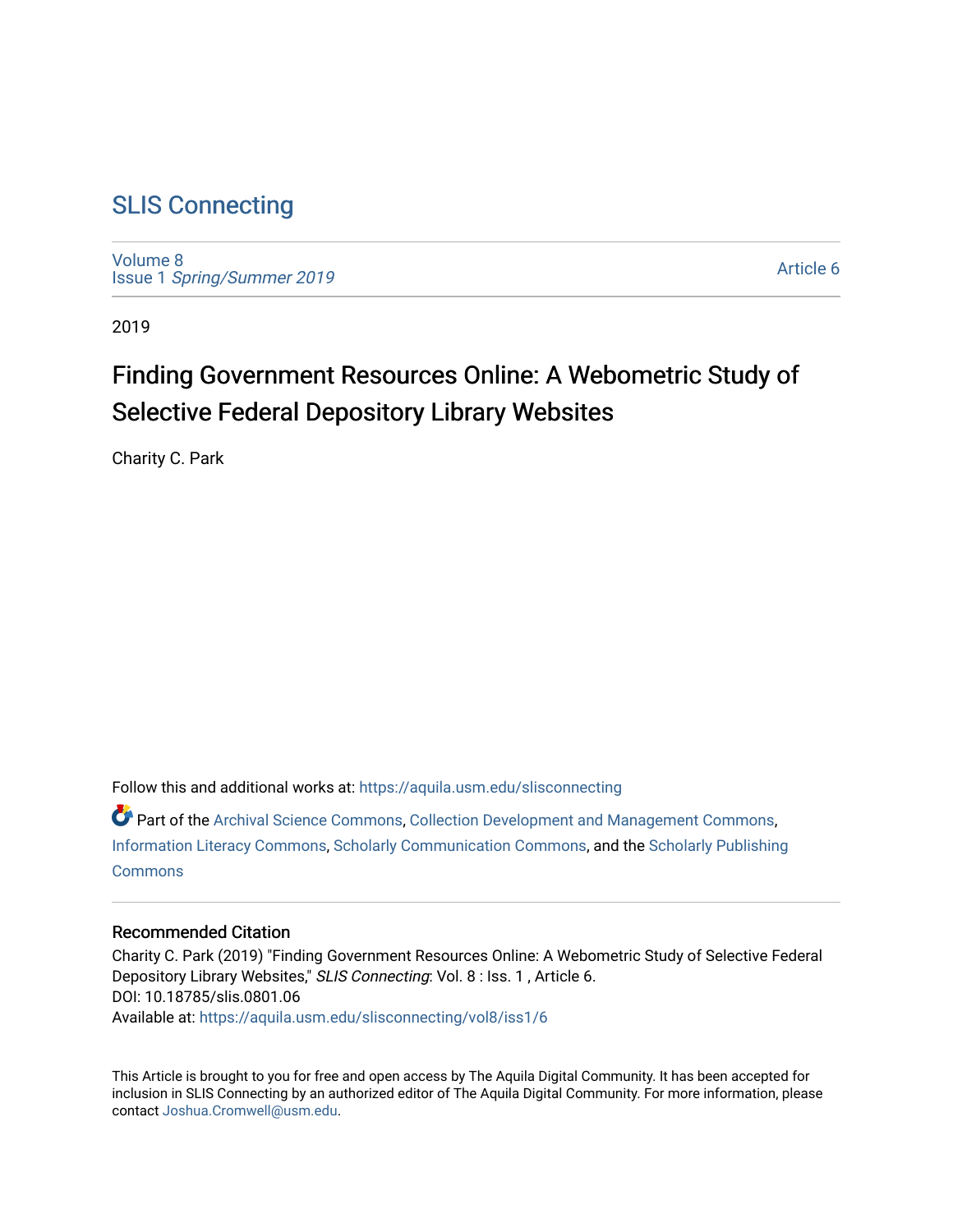# **Finding Government Resources Online: A Webometric Study of Selective Federal Depository Library Websites**

By Charity C. Park

Masters Research Project May 2019 Readers: Dr. Teresa Welsh Dr. Xinyu Yu

#### **Introduction**

Over eleven hundred libraries across the United States and its territories participate in the Federal Depository Library Program (FDLP) by providing public access to free government resources. In the last decade, there has been a significant shift as many government publications are being published only electronically. At the same time, several older physical collections are being digitized and made available online. This shift has caused many FDLP libraries to weed their older physical government document collections and increase their electronic holdings.

These changes have also resulted in updates to the requirements for libraries in the FDLP. According to the legal requirements of the FDLP, libraries in the program must identify their FDLP status on their websites. One rule states that a "depository of Federal government information may be visible through cataloging, information on Web pages, or other promotional efforts" (FDLP, 2018, p. 6)

The reduced size of physical government document collections in FDLP libraries often result in government document librarians taking on other duties, while the smaller collections become less visible to the public. At the same time, the massive amounts of electronic resources produced by the government are becoming harder to navigate as this information grows (Chun & Warner, 2010; Bertot, Gorham, Jaeger, Sarin, & Choi, 2014). The electronic government document records produced by the Government Publishing Office (GPO) increased from 10,580 in 2017 to 13,666 in 2018, a growth rate of twenty-three percent (GPO.gov, 2019).

The increasing electronic government publications can make researching these resources difficult without research guides and knowledgeable reference assistance. It is now more important than ever to provide access and online reference for these collections which are becoming more intangible every year.

#### *Purpose Statement*

This study examines how Federal depository libraries in the United States provide information about their government document collections and other government resources on their websites.

#### *Research Questions*

R1. How many Federal depository libraries in this study have government resource pages linked directly to the library's homepage?

R2. How many Federal depository libraries in this study offer subject or research guides about their own government document collection?

R3. How many Federal depository libraries in this study offer information about, recommendations for, or links to government websites or external resources?

R4. How many libraries in this study have some other form of online reference services devoted to government resources on the library website?

#### *Definitions*

*Federal Depository Library Program (FDLP):* "Established by Congress as part of the Printing Act of 1895 to assure access for the American public to government information, the FDLP authorizes the U.S. Government Printing Office (GPO) and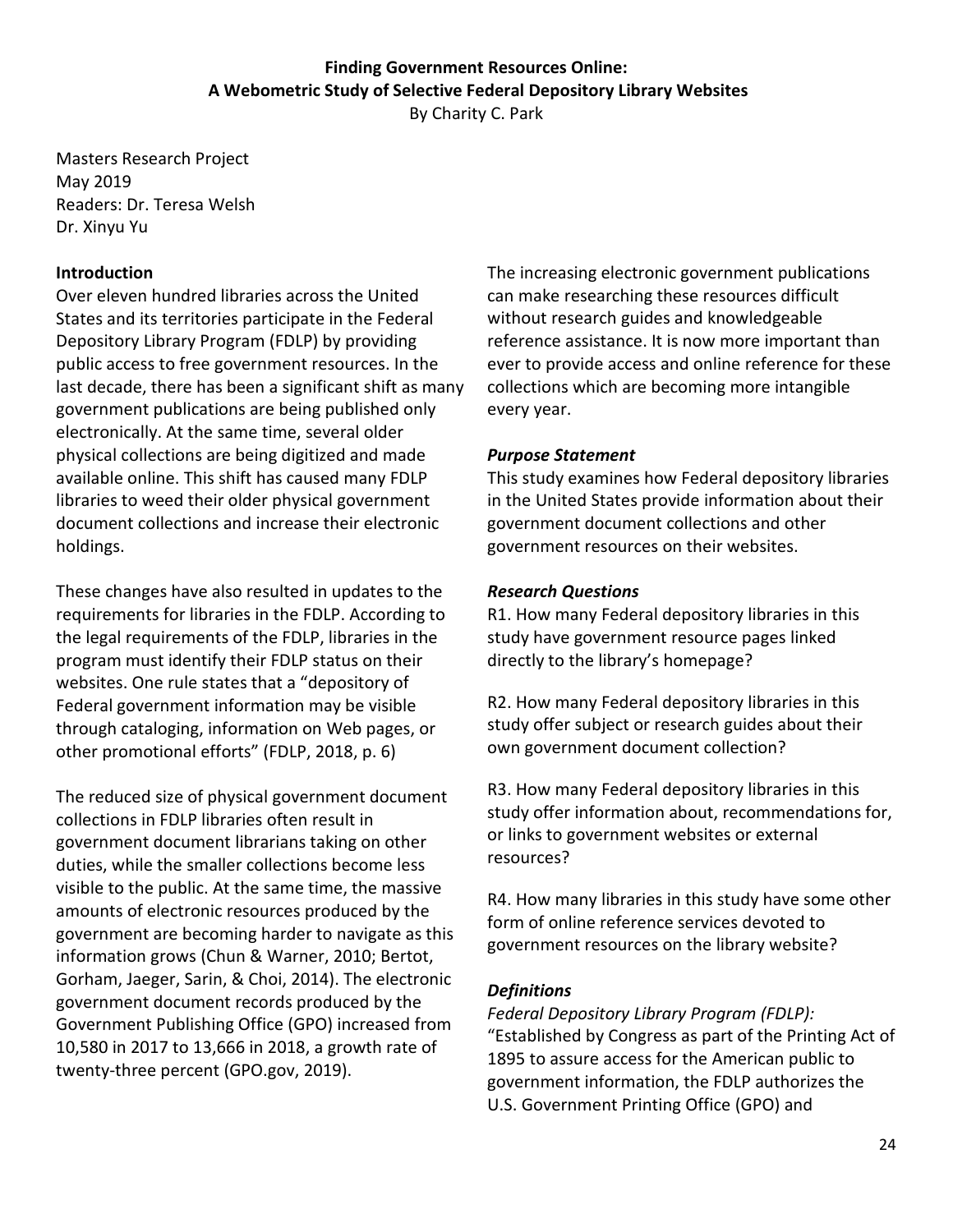contractors to distribute without charge copies of federal government documents to designated depository libraries in the United States (and its territories) that agree to provide unrestricted access and professional assistance at no charge to the user." (Reitz, 2017).

*LibGuide:* "An easy-to-use content management system deployed at thousands of libraries worldwide. Librarians use it to curate knowledge and share information, organize class and subject-specific resources, and to create and manage websites" (Springshare, 2018).

*Regional Federal Depository library:* "A depository library designated by Congress to receive and retain permanently in its collections one copy of each government publication distributed free of charge in any format through the Federal Depository Library Program (FDLP). Regional libraries are also responsible for serving other depository libraries in their region by providing copies of government documents as needed and by assisting in the fulfillment of depository regulations" (Reitz, 2017).

*Selective Federal Depository Library:* "A depository library in the Federal Depository Library Program (FDLP) that receives only item numbers that fulfill the primary needs of users within the geographic area it is designated to serve, usually based on its stated mission. Most depository libraries are selective, receiving only a percentage of the total number of government publications available free of charge from the U.S. Government Printing Office (GPO)" (Reitz, 2017).

*Webometrics* also called *cybermetrics:* "Description and evaluation of the impact of the Internet as a scholarly communication tool, primarily by means of quantitative analysis of Web-based scholarly and scientific communications" (Reitz, 2017).

#### *Delimitations*

This study is limited to information provided on the websites of the Federal depository libraries selected for the sample. Any on-site promotion, (e.g., printed guides, flyers, or displays) are not included in this

study. Social media promotion (e.g., Facebook announcements, podcasts, or Pinterest pages) are also excluded from this study. This study does not address the quality or efficacy of the information and resources found on the library websites.

#### *Assumptions*

It is assumed that the libraries chosen for this study are active members of the FDLP program at the time the information is gathered. It is assumed that the websites visited for this study are up-to-date and complete.

#### *Importance of the Study*

This study is important in that it provides information on current trends in FDLP libraries' online access to government resources as well as reference guides and services to help researchers locate the government resources they need. The results of this study could help librarians learn more about what kinds of government information services are being provided by FDLP libraries and give them ideas for ways to improve their own services. This study may also provide important information to the administrators of the FDLP program by determining areas where FDLP libraries are lacking sufficient reference services or may be in need of more instruction or support. Finally, researchers using government information could find this study useful because it will make them more aware of the types of government information and reference services available on library websites.

#### **Literature Review**

Promotion of and access to government documents is increasingly vital to researchers as the nature of government document collections are in a state of transition. The FDLP program is undergoing significant changes as more government documents become available in electronic form. This is causing reductions in the physical collections of selective FDLP libraries, which also decreases the workload of government document librarians. Recently, government document librarians are adding additional duties to their job descriptions or they have a new job title, limiting their role and time spent in government document management.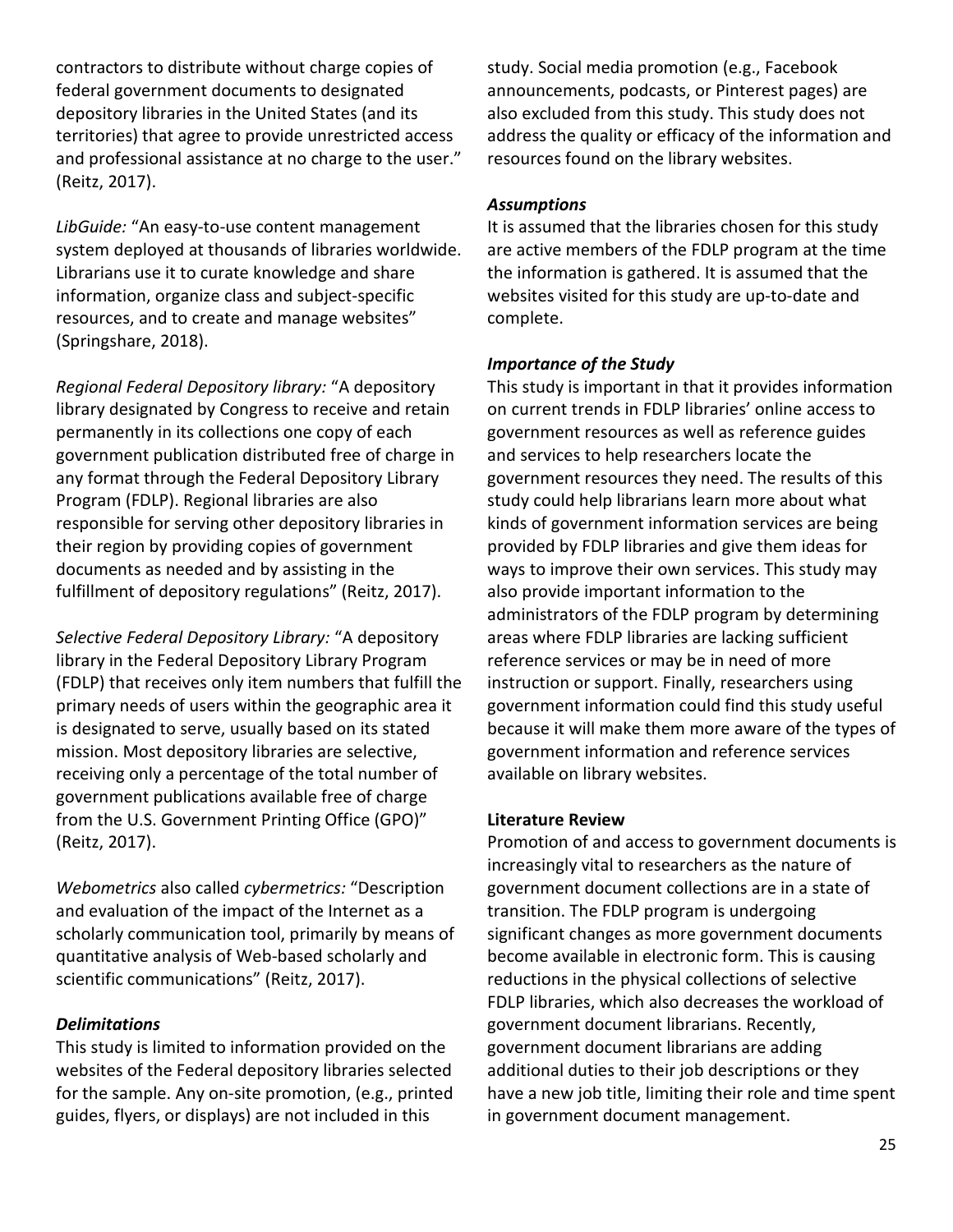The importance of libraries providing government information, guides, reference services, and links to resources is echoed in Duvall's 2010 article on searching for government information. The author offers some insight into the problems of searching through massive amounts of government data and explains the benefits of useful subject guides and reference help with finding useful government information (Duvall, 2010). Without online guides and reference services to provide assistance looking for government information, the researchers might choose incorrect sources, or give up on their searches altogether.

#### *FDLP Libraries*

In the last decade, researchers have published studies documenting changes in FDLP libraries. In Mack and Prescod's 2009 study, the authors looked at how the new emphasis on electronic government documents has affected depository libraries in three key areas: collections, government document librarian duties, and public service. They found that the job advertisements for government document librarians had decreased significantly between 1997 and 2007. Over this same period, the authors described trends of decreasing physical government document collections or storing them off-site and merging government reference services with traditional reference. The purpose of their study was to discover some solutions to providing information literacy and reference services for government documents in FDLP libraries (Mack & Prescod, 2009).

A study conducted by Burroughs (2009) to analyze the preferences of library users seeking government information offered a survey in both print and electronic formats to faculty, staff, and students at the University of Montana. The survey gathered information about service and format preferences, awareness and usage of government resources, and use of government reference or instruction. The survey's results showed a wide variety of preferred instruction methods, but clearly indicated a preference for electronic government materials, and an increased need for more web-based services and instruction for government document researchers (Burroughs, 2009).

#### *Website Analysis*

Ratha, Joshi, and Naidu (2012) published a webometric study of Indian Institute of Technology (ITT) libraries. In this study, the authors analyzed the total number of links, inactive links, web pages, and PDF and DOC file links are on each ITT library website. The authors also gathered quantifiable information about each websites' user supporting services and information services, as well as whether or not the websites offered a Hindi language version. They noted several areas where these websites could be improved and offered suggestions to enhance the user experience (Ratha, Joshi, & Naidu, 2012).

Another study conducted by Wilson (2015) analyzed the design and content of academic libraries in the state of Alabama by looking at 32 different factors. This study evaluated the location and availability of library catalogs, social media links, databases, services, and library and information guides. The author concluded that academic library websites in Alabama needed more accessibility to services and better web design (Wilson, 2015).

In 2018, Faulkner published a website analysis of the largest public libraries around the United States that focused on the entrepreneurship resources provided on these websites. The author first evaluated the websites using a timed, qualitative technique, followed by a second evaluation using a checklist developed for the study. Faulkner discovered that although library catalogs were very helpful in providing entrepreneur resources, the library websites were often lacking in information and resources (Faulkner, 2018).

A key study related to this study was conducted by Johnston (2011) in which the author analyzed the websites of certain FDLP libraries in order to obtain information about their online government guides and resources. Johnston's research suggested that most libraries included in the study provide government information subject guides both on government information pages and within the general subject guides for the libraries (p. 25). The study was limited to 32 regional depository libraries and 45 selective depository libraries, all of which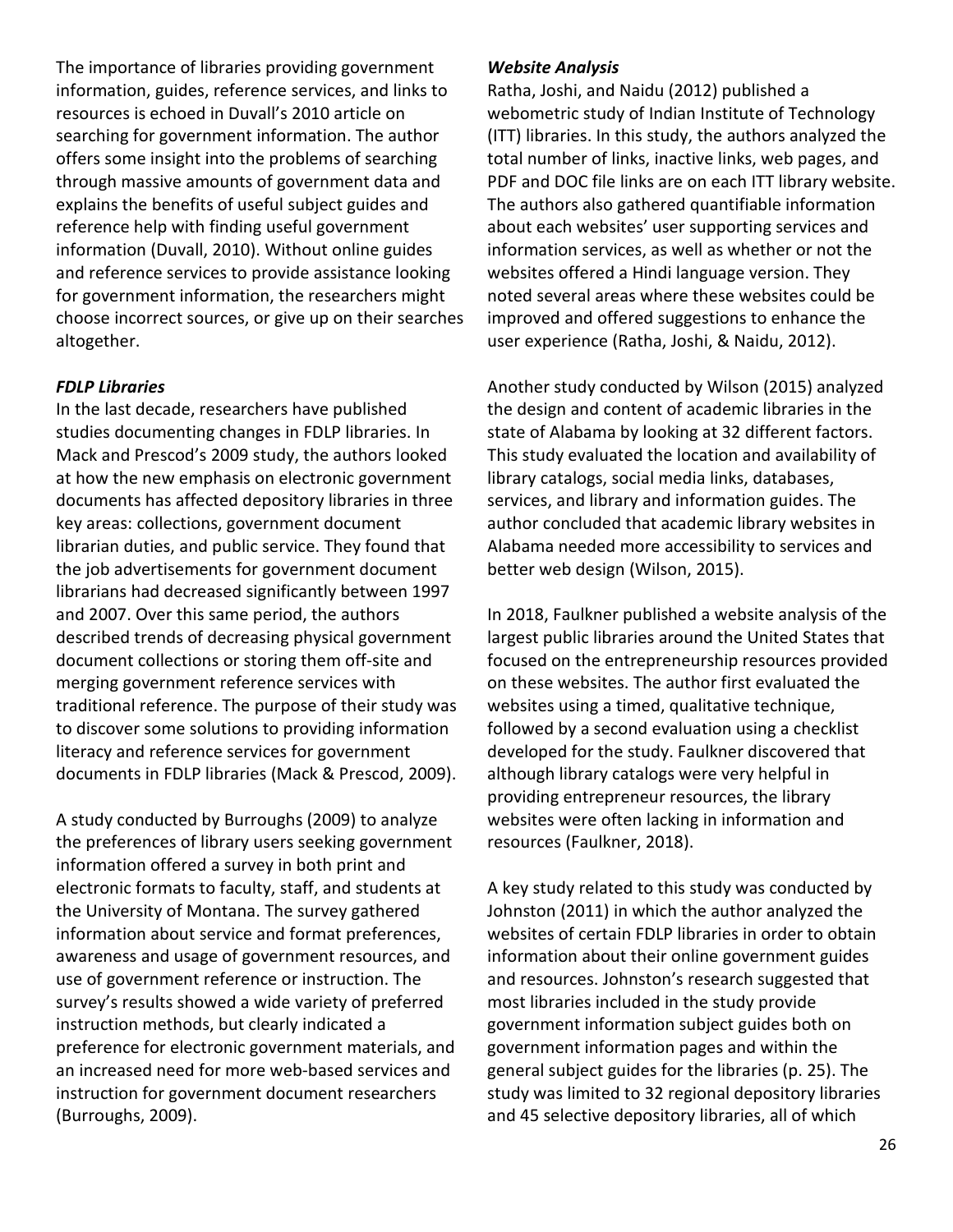were located in large academic institutions. If this study had looked at a broader selection of selective depository libraries, the results may have been very different since they include public and community college libraries, which often have fewer staff and resources to provide online reference guides and finding aids.

Many of the studies focusing on FDLP library websites were published nearly a decade ago. Of these articles, only Johnston (2011) addresses similar questions to those posed in this study, although the scope of the author's study was limited to academic regional depository libraries and a limited number of large academic selective libraries. This study differs in that it examines a broader group of FDLP libraries while excluding the regional libraries that are already required to provide a higher level of government reference services to researchers. This study provides a comparison with earlier studies to see how or if the website resources of FDLP libraries have changed in recent years.

#### **Methodology**

The webometric study gathered information from the websites of selective Federal depository libraries to answer the research questions proposed.

#### *Data Collection and Analysis*

The libraries included in this study were selected from the 2018 FDLP Library Directory (https://catalog.gpo.gov/fdlpdir/FDLPdir.jsp). The directory listed 1,081 selective depository libraries in the FDLP. To find a sample large enough to represent the whole of FDLP libraries, one-third of these libraries were selected, every third library from the total list of selective FDLP libraries on a spreadsheet organized by alphabetically by state. The total sample included 361 libraries. This selection process ensured that libraries from across the country would be included. It also ensured the inclusion of different types (i.e., academic, public, special) and different sizes of libraries in the sample. Most libraries in this directory include a link to a webpage listing the library's depository status. The data for each library website were recorded on an Excel spreadsheet.

Each research question produced either a 'yes' or 'no' answer. To clarify the first research question, a note was also included listing the number of clicks it took to get to a government page if it was not available from the library's homepage. These data were then analyzed to determine the types and amounts of libraries with recorded positive or negative answers. The results are illustrated in a series of charts.

#### *Limitations*

For the purpose of this study, only the websites of selective Federal depository libraries were used. Regional Federal depository libraries were not included in this study because they are subject to stricter rules. It is expected that Regional libraries have more government information and reference services on the libraries' websites because they are responsible for larger collections and for overseeing all the selective FDLP libraries within the region.

The websites of the libraries included in this study were visited within a three-week period of March and April of 2019, but this window might have caught some website updates and missed others depending on when the website was viewed. This sample might also include a larger number of a particular size or type of library, due to the random selection process, which may have an effect on how accurately the sample represents the total number of selective FDLP libraries.

#### **Results**

During the research phase, seven libraries were removed from the sample because their websites could either not be accessed or did not have enough public information available to answer the research questions. This reduced the total sample to 354 selective FDLP libraries. Table 1 *(Appendix)* lists the number of each type of library included in the study, broken down by the size of the institution according to criteria used by the program (FDLP, 2008). An analysis of the library type distribution in the sample compared to the overall amount of selective FDLP libraries found the variation was two percent or less for each library type, as shown in table 2.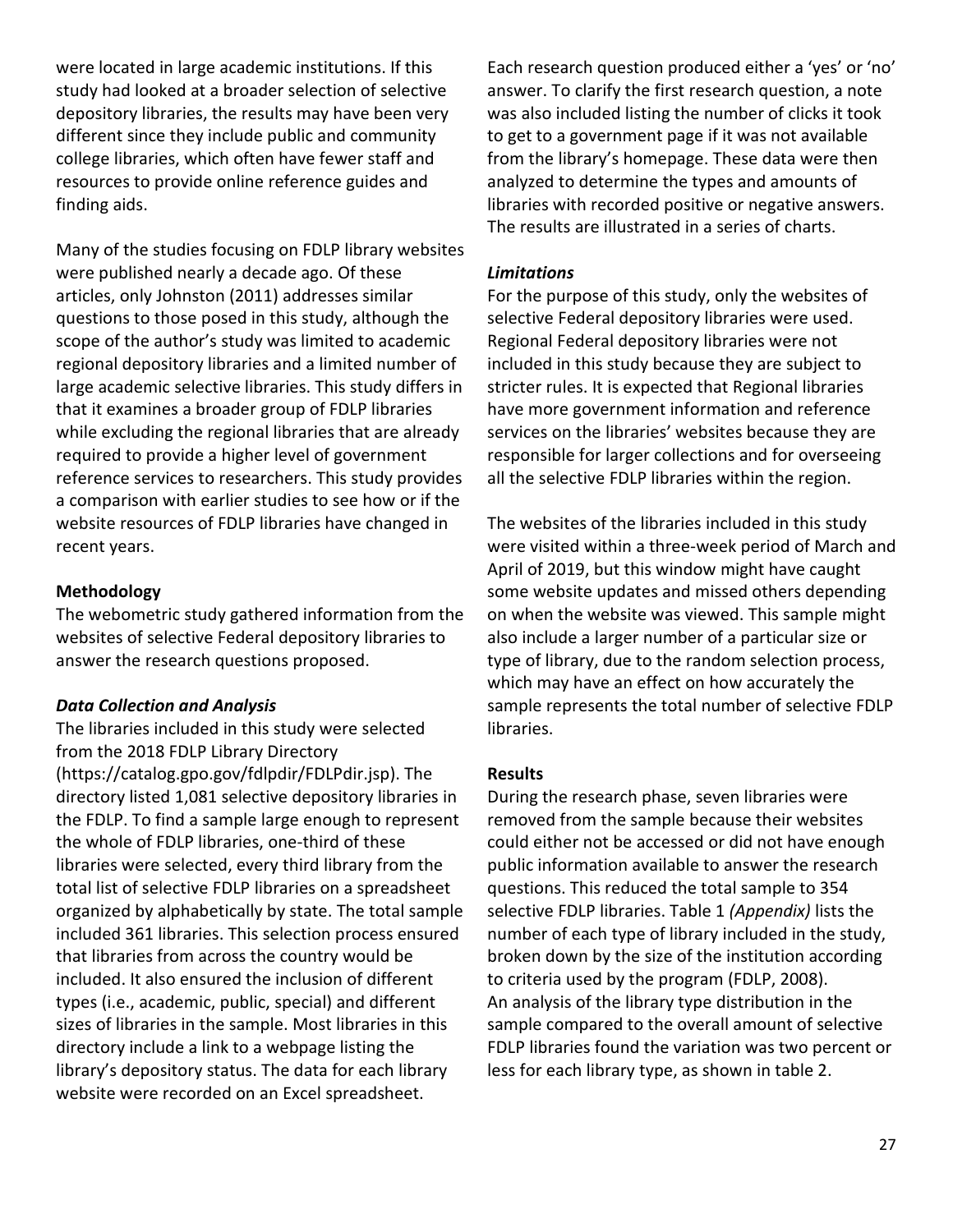### **Table 2. Comparison of Library Type between Sample and Total FDLP Libraries**

|              | #                | %                | #                | %                |
|--------------|------------------|------------------|------------------|------------------|
| Library      | <b>Selective</b> | <b>Selective</b> | <b>Libraries</b> | <b>Libraries</b> |
| <b>Type</b>  | <b>Libraries</b> | <b>Libraries</b> | in               | in               |
|              |                  |                  | <b>Sample</b>    | <b>Sample</b>    |
| Academic     | 587              | 54.3%            | 196              | 55.4%            |
| libraries,   |                  |                  |                  |                  |
| general      |                  |                  |                  |                  |
| Academic     |                  |                  |                  |                  |
| community    | 53               | 4.9%             | 18               | 5.1%             |
| college      |                  |                  |                  |                  |
| libraries    |                  |                  |                  |                  |
| Academic     | 143              | 13.2%            | 39               | 11.0%            |
| law          |                  |                  |                  |                  |
| libraries    |                  |                  |                  |                  |
| Federal      | 34               | 3.1%             | 5                | 1.4%             |
| agency       |                  |                  |                  |                  |
| libraries    |                  |                  |                  |                  |
| Federal      | 10               | 0.9%             | 3                | 0.8%             |
| court        |                  |                  |                  |                  |
| libraries    |                  |                  |                  |                  |
| Highest      | 35               | 3.2%             | 16               | 4.5%             |
| state court  |                  |                  |                  |                  |
| libraries    |                  |                  |                  |                  |
| Public       | 174              | 16.1%            | 59               | 16.7%            |
| Libraries    |                  |                  |                  |                  |
| Service      | 4                | 0.4%             | $\mathbf{1}$     | 0.3%             |
| Academies    |                  |                  |                  |                  |
| Special      | 14               | 1.3%             | 11               | 3.1%             |
| Libraries    |                  |                  |                  |                  |
| <b>State</b> | 27               | 2.5%             | 6                | 1.7%             |
| libraries    |                  |                  |                  |                  |
| <b>TOTAL</b> | 1081             |                  | 354              |                  |

# *R1. How many Federal depository libraries in this study have government resource pages linked to the library's homepage?*

This first question focused on the accessibility of government information on selective FDLP library websites. To be considered linked directly to the homepage in this study, a link must appear either in the webpage content, attached to an FDLP logo, or listed in a drop-down menu that appears when a mouse hovers over it. A drop-down menu that requires a mouse click to open it is considered as one click.

The largest portion of the sample, 218 libraries (61.6%), did not have government resource pages linked directly to their homepages. The other 136 libraries (38.4%) do have pages accessible from the libraries' homepages. As shown in Figure 1, most of the libraries' government resource pages that are not available directly from the homepage are only one click away.

# **Figure 1. # Clicks of Government Info from Homepage**



Figure 2 shows the results broken down by library type. The library type that had the most direct homepage links to government resource pages were the highest state court libraries at sixty-three percent, followed by six state libraries (55%), two Federal agency libraries (40%), and seventy-seven general academic libraries (39%). Only one of the six special libraries (17%) had direct links to government resource pages. The remaining four types of libraries landed in the middle, with direct links on thirty-three to thirty-six percent of their homepages.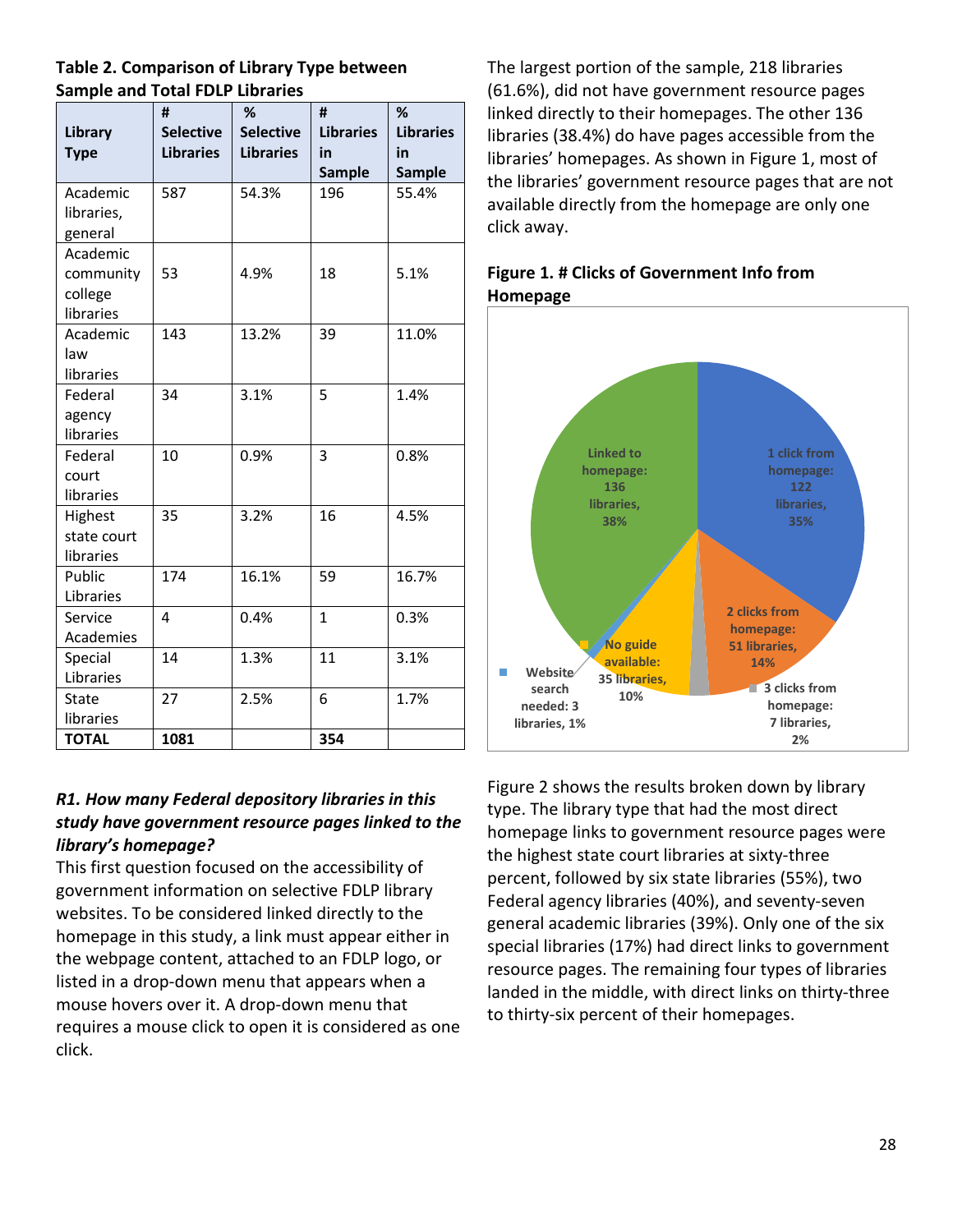

**Figure 2. # FDLP Libraries with Homepage Links to Government Resources**

**Figure 3. # FDLP Libraries with Guides**

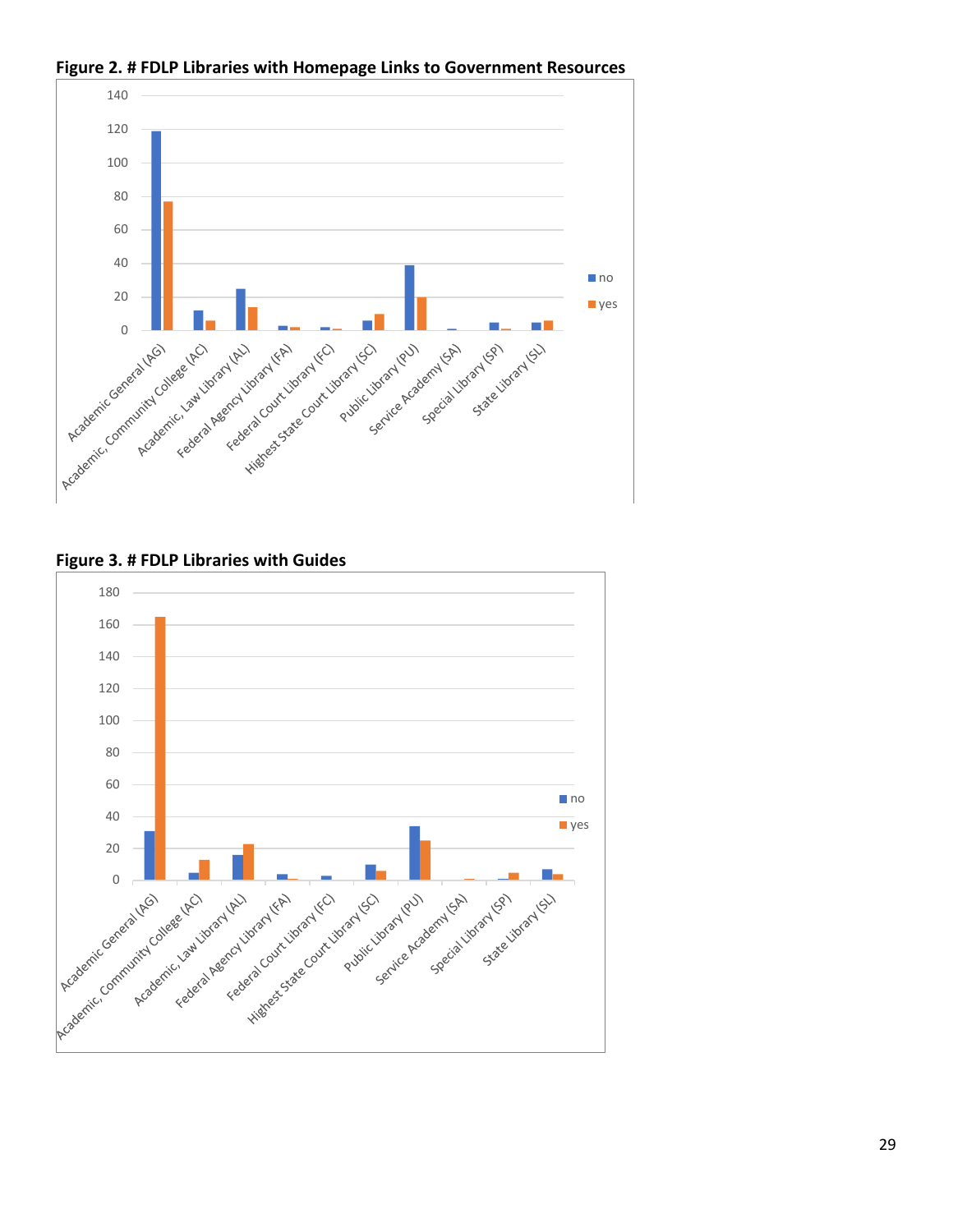### *R2. How many Federal depository libraries in this study offer subject or research guides about their own government document collection?*

A positive answer to this question required the library to offer some information regarding the library's government document collection areas, information about how to locate physical or electronic documents in the library, or information about the library's history and status in the FDLP. As illustrated below in Figure 3, 165 out of 196 general academic libraries (84%) had the most guides about their own collections, followed by five special libraries (83%), thirteen academic community college libraries (72%), and twenty-three academic law libraries (59%). The three Federal court libraries had no government collection guides. The other library types offering the fewest guides were Federal agency libraries (20%) four state libraries (36%), and highest state court libraries (37%). Public libraries were in the middle with forty-two percent. Many of the libraries registered with negative answers to this question had guides that only listed outside government resources.

### *R3. How many Federal depository libraries in this study offer information about, recommendations for, or links to government websites or external resources?*

Figure 4 shows the results for this question below. The Federal agency, Federal court, and special libraries all had links to government websites or external resources listed on the webpages. Academic law libraries came in next with 188 of the 196 libraries (97%). Only thirteen of the sixteen highest state court libraries (81%) had links to external government resources, lowest among the FDLP libraries.

Nine state libraries (82%) were the next lowest, followed by fifty-one public libraries (86%). General academic and community college libraries were in the middle with ninety-six and ninety-four percent, respectively. Most of these libraries had government website links listed on government resource pages, but some were also incorporated into legal guides or database lists.



**Figure 4. FDLP Libraries with Info/Links to Government Resources**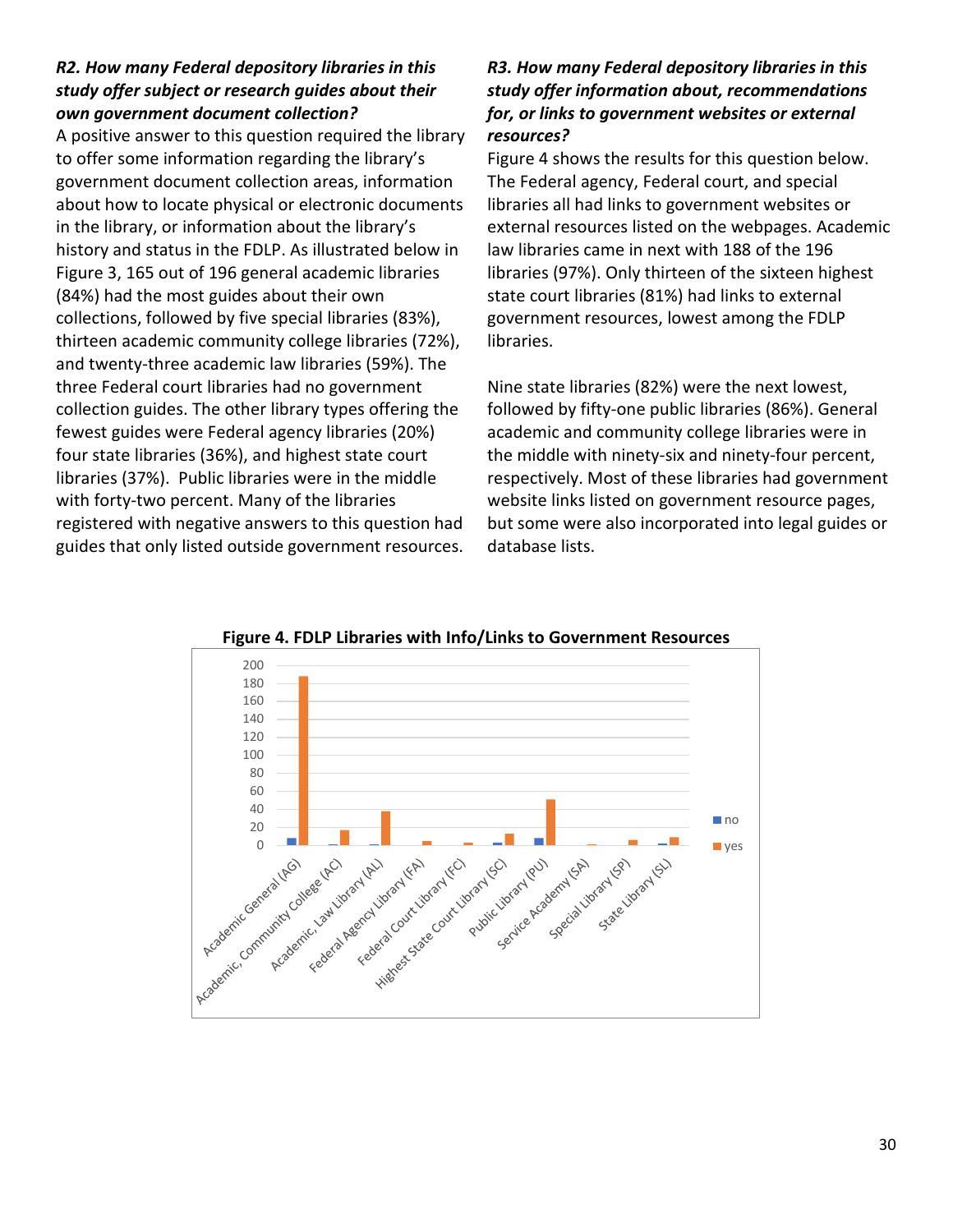

**Figure 5: FDLP Libraries with Additional Forms of Reference Services**

## *R4. How many libraries in this study have some other form of online reference services devoted to government resources on the library website?*

Most libraries have general reference phone numbers and email addresses or forms on their websites. FDLP libraries have a listed government document coordinator with contact information listed in the FDLP directory. This question was asked to determine if the libraries in this sample were using other forms of online reference services, i.e. chat or appointment scheduling, specifically for government resources. Therefore, a library would have to offer more than the phone number and email link to a library liaison or government document coordinator on a government research page.

Figure 5 above illustrates that the academic and public library types were the only libraries in this study that offered other forms of online reference services dedicated to government resources. Twentyeight percent or 55 of the 196 general academic libraries offer some other type of online reference service, followed by 3 of the 18 academic community colleges (17%) and 3 of the 39 academic law libraries (8%).

Only one public library in this study offers another type of online reference for government resources. These online reference services were often either a "schedule appointment" form or an online chat box in addition to the contact information of a library liaison or government document librarian.

#### **Discussion and Conclusion**

This study found that most libraries in the sample group maintained government resource pages of some kind on their websites, although these pages were not always linked directly from their homepages. The results suggested that most libraries were attempting to provide government resources and guidance to researchers. The difficulty in discovering these resource pages varied from library to library. Some websites had FDLP logos on their homepages linked directly to the resource page while others were listed under collections, resources, or LibGuides. The terminology used by the libraries also varied greatly. Libraries put these guides under names like Federal government, government documents, government resources, legislative history, or FDLP library.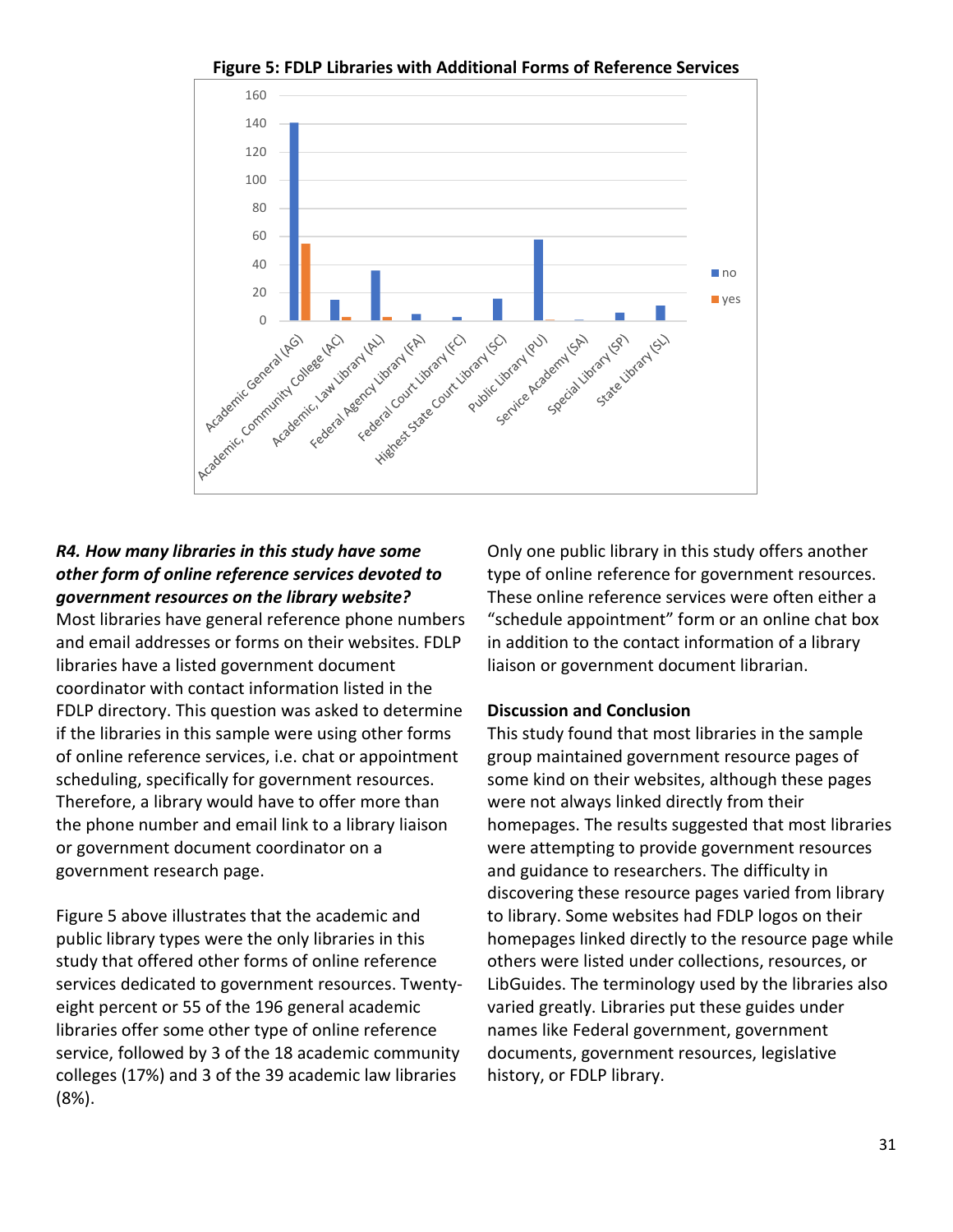The websites of the 35 libraries (10%) missing government research guides could be improved to better accommodate researchers.

More disappointing were the results of the second question about the availability of information about the library's physical and electronic collections. Even the highest-performing library type, academic libraries, had thirty-one libraries (16%) with little or no information about how to find government resources in their libraries or online through their catalogs. Johnson's (2011) study, limited to large academic libraries, delivered similar results. In that study, thirteen percent of the selective FDLP libraries provided access from government information only through general subject guides. Even libraries without physical collections should have some form of instruction about types of government documents the library selects and how they can be located in the catalog. Johnson (2011) argues that libraries without these types of guides "might miss those researchers who are seeking multi-disciplinary government data as well as miss the opportunity to instruct those not familiar with government information or how it is created or disseminated" (p. 26).

Libraries in this study were much more successful in providing links to government websites and other external government resources than they were in providing guides to their own research. Unfortunately, sometimes only a minimum of these resources was provided. A link to an outside resource still leaves the researcher finding materials on their own, especially if the main outside link is to the Catalog of U.S. Catalog of Publications or the Federal Depository Library Program page. Many researchers require more assistance to narrow down government information to a specific agency or subject. Duvall (2010) emphasized the importance of knowing where to begin searching for different types of government information, given the many government databases and websites available to researchers.

The last question in this study was how many selective FDLP libraries offered online reference services beyond the usual phone, email, and name of a librarian. The results were not impressive. Only

academic libraries, apart from one public library, offered other types of services, and the chat boxes offered often turned into email forms if the librarian was not in their office, or the library was closed. In another study looking at general chat reference in academic libraries, Wilson (2015) concluded that forty percent of those libraries did not offer reference chat services. This explains the much lower percentage of academic libraries offering these services specifically for government information in this current study.

The "schedule appointment" forms used in some of these libraries were more promising, offering the chance to schedule an appointment with a subject liaison or government documents librarian in person or virtually. While it can be argued that an appointment can be made as easily with a call or email, this feature assures the user up-front that appointments are a regular service provided by the librarians. A couple of libraries in this study also offered services like document request forms or Interlibrary loan request forms directly from the government resources pages. Interlibrary loan services are already available in most libraries, and a link to these services on research guides is an easy way to provide additional help for library users.

While some of the academic and public libraries in this study offered these types of online reference services, none of the other library types did. This could be due to a variety of factors, from limited staff and funding to a more generalized focus on reference. Many libraries did not mention a specific librarian in connection with government resources, leaving the research requests for the reference desk to answer. This can become a problem, especially if the reference desk staff are not sufficiently trained in government document research. Mack and Prescod (2009) concluded that this training would be critical for reference staff in libraries to continue providing quality reference services in government information. Furthermore, a government depository coordinator for each library must be listed in the FDLP Directory, so it makes sense that libraries should also be able to provide this information on their websites for researchers.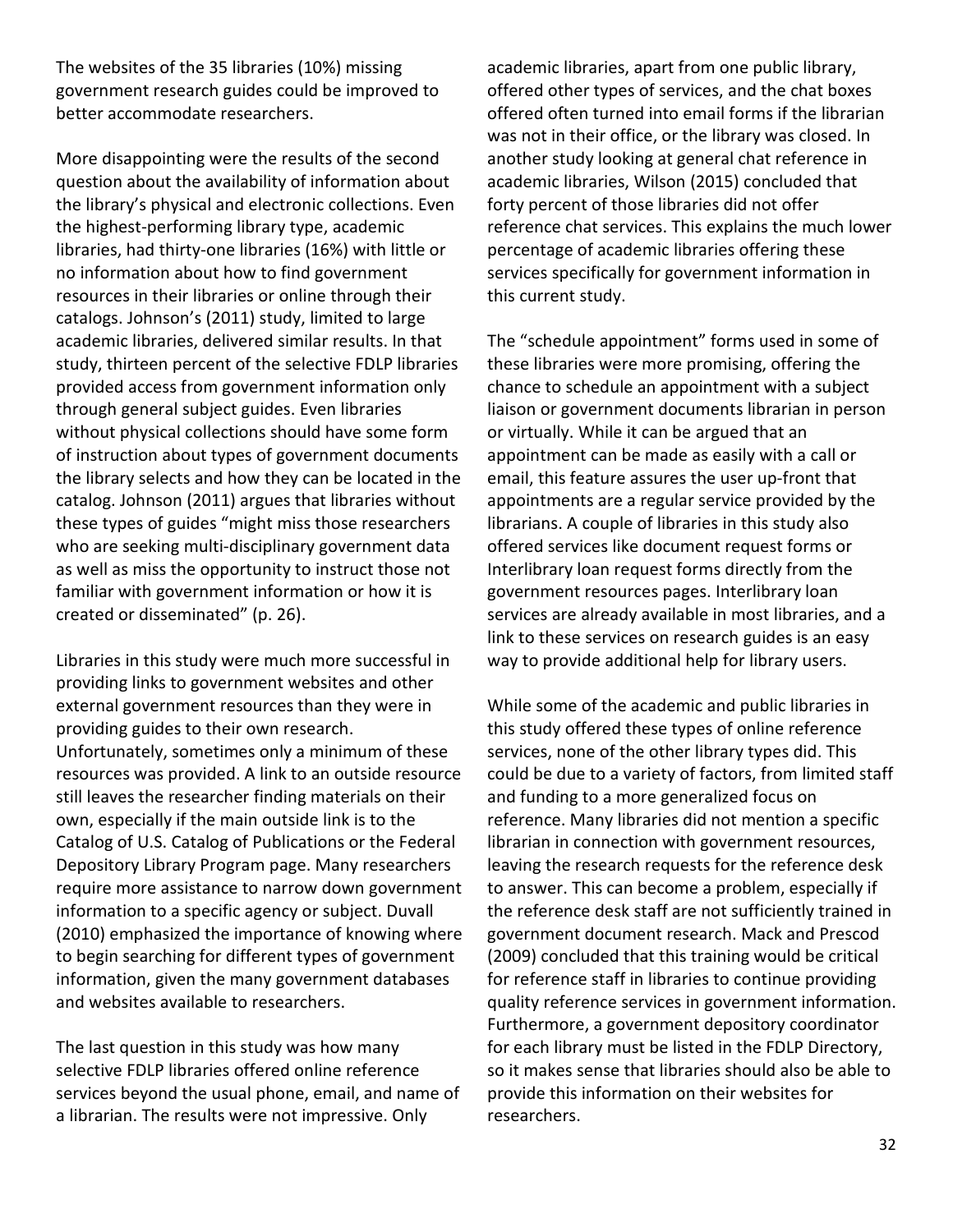This study suggests that most libraries are comfortable with putting government resources on their webpages, but many fail to meet the mark when it comes to providing library collection information, and government information-specific reference services. Some of these deficiencies might be caused by the changing roles of government document librarians documented by Mack and Prescod (2011), or the increase of electronic government documents causing libraries to send researchers directly to the source, but this study shows that there is room for improvement in many selective FDLP libraries.

This study was a quantitative look at the online reference and resources of FDLP libraries, similar in subject and approach to Johnson's (2011) study of academic FDLP websites. While the data from these studies give an insightful look into the online government resources and reference services offered by FDLP libraries, the methods used limited the amount of information that could be gathered from these websites. A future qualitative study of the government reference services and resources of selective FDLP libraries similar in scale to this study would be beneficial to the field. Future research could record the vast differences in the quality of government resource pages and reference services in these libraries and possibly discover what factors impact the level of quality of these services in the different types of libraries.

#### **References**

Bertot, J. C., Gorham, U., Jaeger, P. T., Sarin, L. C., & Choi, H. (2014). Big data, open government, and egovernment: Issues, policies, and recommendations. *Information Polity: The International Journal of Government & Democracy in the Information Age, 19*(1/2), 5-16.

Burroughs, J. M. (2009). What users want: Assessing government information preferences to drive information services. *Government Information Quarterly, 26*(1), 203-218.

GPO.gov. (2019). Catalog of U. S. Government Publications (CGP). Retrieved from [https://catalog.gpo.gov/.](https://catalog.gpo.gov/) 

Chun, S. A. & Warner, J. (2010). Finding information in an era of abundance: Towards a collaborative tagging environment in government. *Information Polity: The International Journal of Government & Democracy in the Information Age, 15*(1/2), 89-103.

Duvall, J. A. (2010). Searching for online government documents: One graduate student's experience. *Indiana Libraries, 29*(1), 49-52.

Faulkner, A. E. (2018). Entrepreneurship resources in US public libraries: Website analysis. *Reference Services Review, 46*(1), 60-90.

Federal Depository Library Program. (2018). *Legal requirements & program regulations of the Federal Depository Library Program.* Washington, D.C.: U.S. G.P.O., Office of the Supt. of Docs. Retrieved from [https://www.fdlp.gov/requirements-guidance/legal](https://www.fdlp.gov/requirements-guidance/legal-requirements)[requirements.](https://www.fdlp.gov/requirements-guidance/legal-requirements)

Johnston, M. (2011). Availability and location of webbased government information instructional resources at academic federal depository library websites. *DttP: A Quarterly Journal of Government Information Practice & Perspective, 39*(2), 23-27.

Mack, T., & Prescod, J. (2009). Where have all the government documents librarians gone? *Reference Services Review, 37*(1), 99-111.

Ratha, B., Joshi, L., & Naidu, G. H. S. (2012). Webometric study of IIT libraries websites. *DESIDOC Journal of Library & Information Technology, 32*(3), 249-254.

Reitz, J. M. (2017). *ODLIS: Online Dictionary of Library and Information Science.* Retrieved from [https://www.abc-clio.com/ODLIS/.](https://www.abc-clio.com/ODLIS/odlis_f.aspx#fdlp)

Springshare. (2018). LibGuides. Retrieved from https://www.springshare.com/libguides/.

Wilson, D. (2015). Web content and design trends of Alabama academic libraries. *The Electronic Library 33*(1), 88-102.